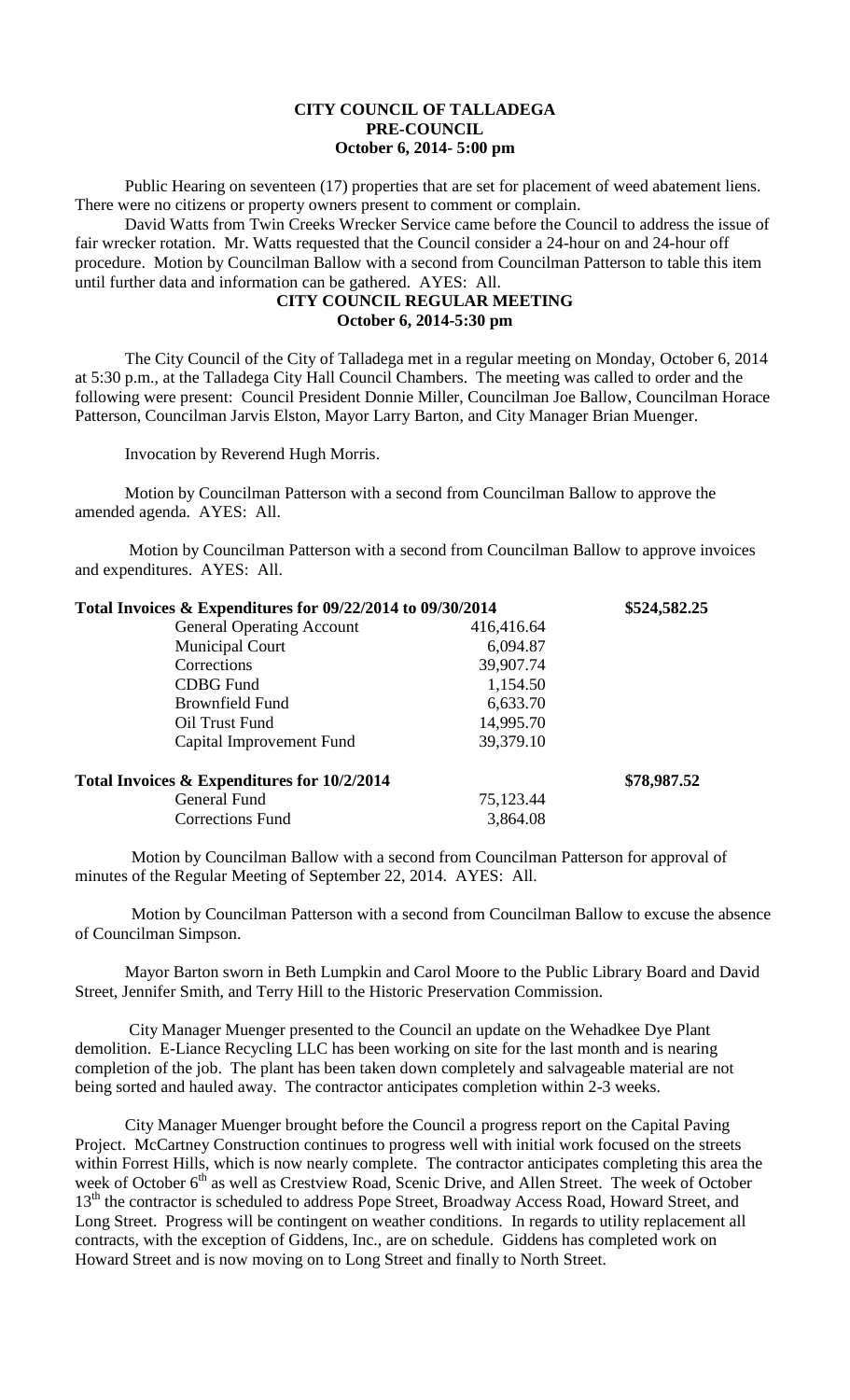Vincent Gill from the Center of Municipal Solutions came before the Council concerning the Verizon Cell Phone Tower located at Renfroe Road for a Special Use Permit to Verizon.

Brought before the Council is the arrival of four new Dodge Chargers to the Police Department. Most notable is the change of color scheme to the classic black/white pattern. This change was done primarily to allow for ease of identification of City units. The department will begin to re-wrap the existing fleet to create this color scheme. It is expected that within 3-4 months the majority of the fleet will be uniform in color.

Presented to the Council by City Manager Muenger is the demolition bid of 804 Coosa Street which the property owner has filed an appeal in Circuit Court. Resolution 3294 may be adopted but the aforementioned property has been appealed and that further action will be subject to the judgment of the Court.

Chuck Chitwood presented to the Council an update on the Frazier Farm CDBG bid. As previously approved by the Council, the contract with Waites Construction at its pre-negotiation cost of \$420,110.00 has been revised in the amount of \$353,101.00 with no change order required.

**Ordinance #1779** approving the revised Courthouse Square Parking Restrictions.

Motion by Councilman Patterson with a second by Councilman Ballow to table Ordinance #1779. Roll Call. AYES: All.

**Resolution #3261** authorizing a weed abatement lien on vacant lot on Ashland Highway (Parcel ID# 1409313000069001)

**Resolution #3262** authorizing a weed abatement lien on vacant lot on West Street (Parcel ID# 1308274018006000)

**Resolution #3263** authorizing a weed abatement lien on 400 Brignoli Street.

**Resolution #3264** authorizing a weed abatement lien on 406 East Parkway (Duplex).

**Resolution #3265** authorizing a weed abatement lien on 709 18<sup>th</sup> Street.

**Resolution #3266** authorizing a weed abatement lien on 716 Coleman Drive

**Resolution #3267** authorizing a weed abatement lien on 720 Pulliam Street.

**Resolution #3268** authorizing a weed abatement lien vacant lot on Jackson Street.

**Resolution #3269** authorizing a weed abatement lien vacant lot on corner of Jackson and College Street

**Resolution #3270** authorizing a weed abatement lien on 371 Pinehurst Drive

**Resolution #3271** authorizing a weed abatement lien on 719 Patricia Avenue

**Resolution #3272** authorizing a weed abatement lien on 207 West Parkway

**Resolution #3273** authorizing a weed abatement lien on 205 Alexander Street.

**Resolution #3274** authorizing a weed abatement lien 716 Stephen J. White Memorial Blvd.

**Resolution #3275** authorizing a weed abatement lien on 102 McClellan Street.

**Resolution #3276** authorizing a weed abatement lien on 216 Court Street North (Talladega Fabrication)

**Resolution #3277** authorizing a weed abatement lien on vacant lot on Lide Rd & Hollingsworth St.

Motion by Councilman Patterson with a second by Councilman Elston to approve Resolution #3261-Resolution #3277. Roll Call. AYES: All.

**Resolution #3278** approving the Community Service Groups' appropriation amounts for Fiscal Year 2014-2015.

Motion by Councilman Elston with a second by Councilman Ballow to approve Resolution #3278. Roll Call. AYES: All.

**Resolution #3279** approving an agreement with Boys and Girls Club for community services for an appropriation of \$8,000.

**Resolution #3280** approving an agreement with Community Action for community services for an appropriation of \$6,800.

**Resolution #3281** approving an agreement with Community Life Institute for community services for an appropriation of \$4,000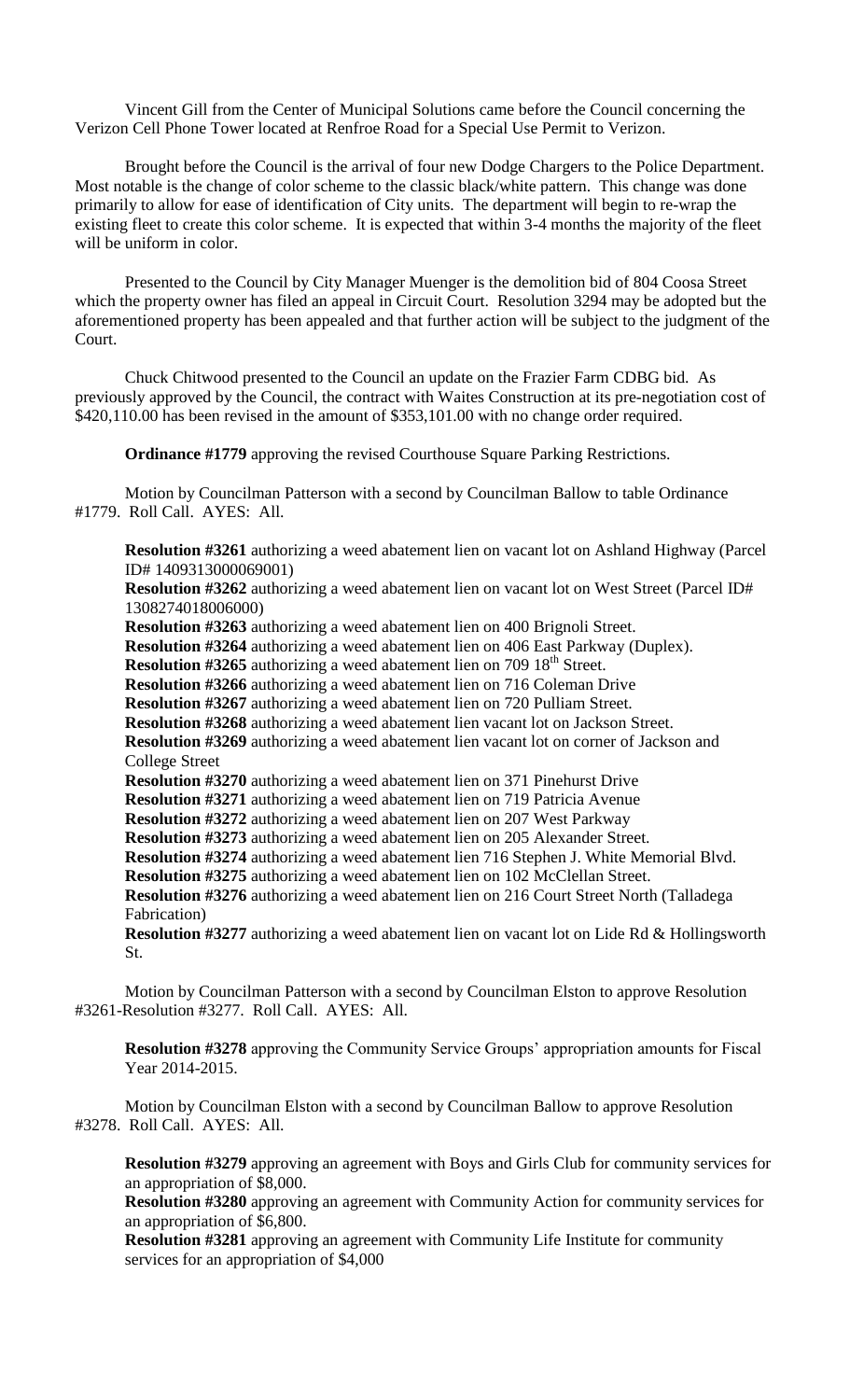**Resolution #3282** approving an agreement with East Alabama Regional Planning and Development Commission for community services related to Senior Rx for an appropriation of \$20,000.

**Resolution #3283** approving an agreement with Isaiah House for community services for an appropriation of \$8,000.

**Resolution #3284** approving an agreement with Palmer Place for community services for an appropriation of \$2,000.

**Resolution #3285** approving an agreement with Red Door Kitchen for community services for an appropriation of \$8,000.

**Resolution #3286** approving an agreement with Talladega First for community services associated with the Historic Ritz Theatre for an appropriation of \$56,000.

**Resolution #3287** approving an agreement with Samaritan House for community services for an appropriation of \$1,000.

**Resolution #3288** approving an agreement with Talladega City Board of Education for a funding match for the Pre-K Program for an appropriation of \$45,000.

**Resolution #3289** approving an agreement with Talladega County Economic Development Authority for an appropriation of \$20,000.

**Resolution #3290** approving an agreement with Talladega Emergency Rescue Squad for community services for an appropriation of \$8,400.

**Resolution #3291** approving an agreement with Volunteer Connections of Central Alabama for community services for an appropriation of \$2,500.

**Resolution #3292** approving an agreement with First Family Service Center for community services for an appropriation of \$3,460.

Motion by Councilman Patterson with a second by Councilman Elston to approve Resolution #3279-Resolution #3292. Roll Call. AYES: All.

**Resolution #3293** approving a Travel Request Advance of \$129.0 for Revenue Officer Ken Heath to attend Alabama Municipal Revenue Officers Association Certification session in Tuscaloosa.

Motion by Councilman Elston with a second by Councilman Patterson to approve Resolution #3293. Roll Call. AYES: Councilman Elston, Councilman Ballow, Council President Miller, and Councilman Patterson.

Councilman Patterson asked if it was necessary to have a Resolution to approve such a minor amount for a Travel Request Advance stating that the policy for this needs to be reviewed.

**Resolution #3294** approving a contract with Waites Construction for the demolition of four structures per bid specifications for a total cost of \$13,925.

Motion by Councilman Ballow with a second by Councilman Patterson to approve Resolution #3294 with the exception of 804 Coosa Street. Roll Call. AYES: Councilman Elston, Councilman Ballow, Council President Miller, and Councilman Patterson.

**Resolution #3295** approving a contract with Waites Construction for the Frazier Farm CDBG project at a cost of \$353,101.00.

Motion by Councilman Patterson with a second by Councilman Ballow to approve Resolution #3295. Roll Call. AYES: Councilman Elston, Councilman Ballow, Council President Miller, and Councilman Patterson.

**Resolution #3296** approving the purchase of 40 Axon Flex Camera Systems and an annual evidence storage system agreement from Taser International for a total cost of \$173,685 structured over five years.

Motion by Councilman Patterson with a second by Councilman Ballow to approve Resolution #3296. Roll Call. AYES: Councilman Elston, Councilman Ballow, Council President Miller, and Councilman Patterson.

**Resolution #3297** approving a Special Use Permit to Verizon for the cell tower at 1003 Renfroe Tower Road.